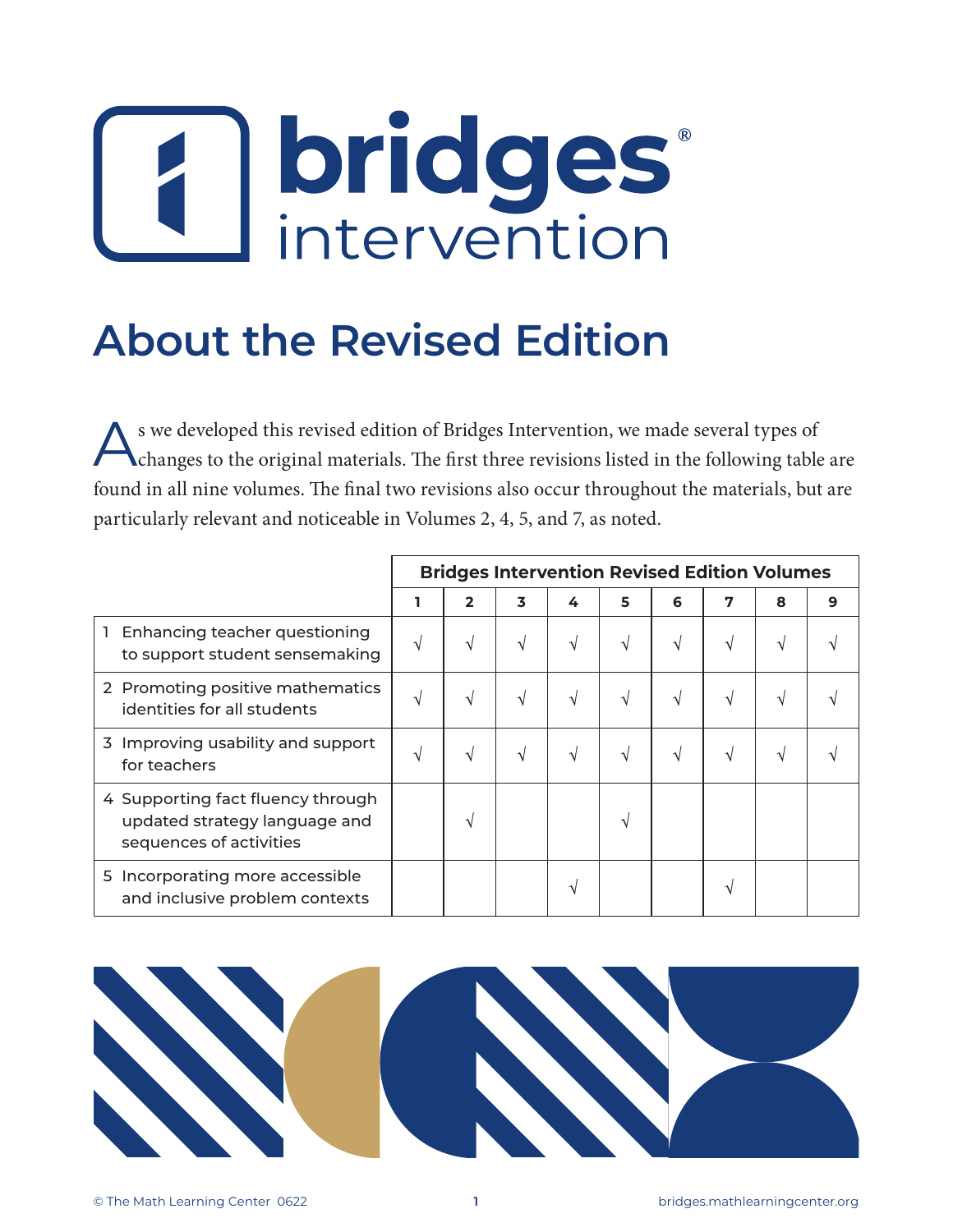#### **Questioning Strategies**

*Questions to ask students during the Pair It Up, Fives game include:* 

**What did you turn over?**

**How many more to make 5?**

**Is it a match?** 

**How do you know?**

**Is there a combination of 3 numbers that make 5?**

#### **Enhancing Teacher Questioning to Support Student Sensemaking**

The action steps and sidebars now include explicit support for purposeful teacher questioning. This is a move away from direct instruction to more effectively support student sensemaking. A greater focus on teacher questioning is intended to provide opportunities for all students to access and understand the mathematics of each session. Teacher questions are highlighted through italicized text in the action steps and sample dialogue. Further, sidebars featuring questioning strategies, such as this one from Volume 1, provide banks of questions that teachers can use repeatedly during activities and games to promote students' development of conceptual understanding and procedural fluency.

#### **Promoting Positive Mathematics Identities for All Students**

Throughout the volumes, timed activities have been removed from placement assessments, progress monitoring, and session activities. By focusing on fluency instead of memorization, the materials support positive mathematics identities for students by providing time and opportunity for sensemaking and strategy development.

Further, placement assessment and progress monitoring scoring guides have been updated to be more strengths-based; that is, they now focus on what students understand and are able to do. This change is reflected most concretely in the removal of zero-point indicators, which described what students could not yet do instead of indicating what students were doing successfully. An example of a strengths-based progress monitoring guide from Volume 3 is provided here. m<br>Die

| <b>Skill Assessed</b>                                                                                                                                                                                     | <b>Scoring</b>                                                                                                                                                                   |  |  |  |  |  |
|-----------------------------------------------------------------------------------------------------------------------------------------------------------------------------------------------------------|----------------------------------------------------------------------------------------------------------------------------------------------------------------------------------|--|--|--|--|--|
| <b>Part 1</b> Written Progress Monitoring                                                                                                                                                                 |                                                                                                                                                                                  |  |  |  |  |  |
| 1a-b Counts two different sets of base ten<br>pieces and records a 3-digit number to match<br>each set.<br>229, 124                                                                                       | <b>1 pt.</b> ( $\frac{1}{2}$ a point for each correct response)                                                                                                                  |  |  |  |  |  |
| 2a-d Writes 3-digit numbers in expanded form.<br>$600 + 30 + 4$ ; $400 + 20$ ;<br>$200 + 10 + 3$ ; $300 + 6$                                                                                              | <b>2 pts.</b> ( $\frac{1}{2}$ a point for each correct response)                                                                                                                 |  |  |  |  |  |
| Part 2 Individual Interview                                                                                                                                                                               |                                                                                                                                                                                  |  |  |  |  |  |
| 1 Counts forward by 1s from 786 to 801.                                                                                                                                                                   | 1 pt. Counts fluently across this range.                                                                                                                                         |  |  |  |  |  |
| 2 Correctly writes a number given orally.<br>Identifies the digit in the tens place, and tells<br>how much it's worth<br>385; points to the 8; 8 tens or 80 (either response is<br>acceptable).           | <b>1 pt.</b> When given the written number, is able to point to<br>the digit in the 10s place and tell how much it's worth.<br>2 pts. Completes all parts of the task correctly. |  |  |  |  |  |
| 3 Correctly writes a number given orally.<br>Identifies the digit in the hundreds place, and<br>tells how much it's worth.<br>517; points to the 5; 5 hundreds or 500 (either<br>response is acceptable). | 1 pt. When given the written number, is able to point to<br>the digit in the 100s place and tell how much it's worth.<br>2 pts. Completes all parts of the task correctly.       |  |  |  |  |  |
| 4 Correctly writes a number given orally.<br>Identifies the digit in the ones place, and tells<br>how much it's worth<br>708; points to the 8; 8 ones or 8 (either response is<br>acceptable).            | 1 pt. When given the written number, is able to point<br>to the digit in the 1s place and tell how much it's worth.<br>2 pts. Completes all parts of the task correctly.         |  |  |  |  |  |
| <b>TOTAL SCORE</b>                                                                                                                                                                                        | 10 pts.                                                                                                                                                                          |  |  |  |  |  |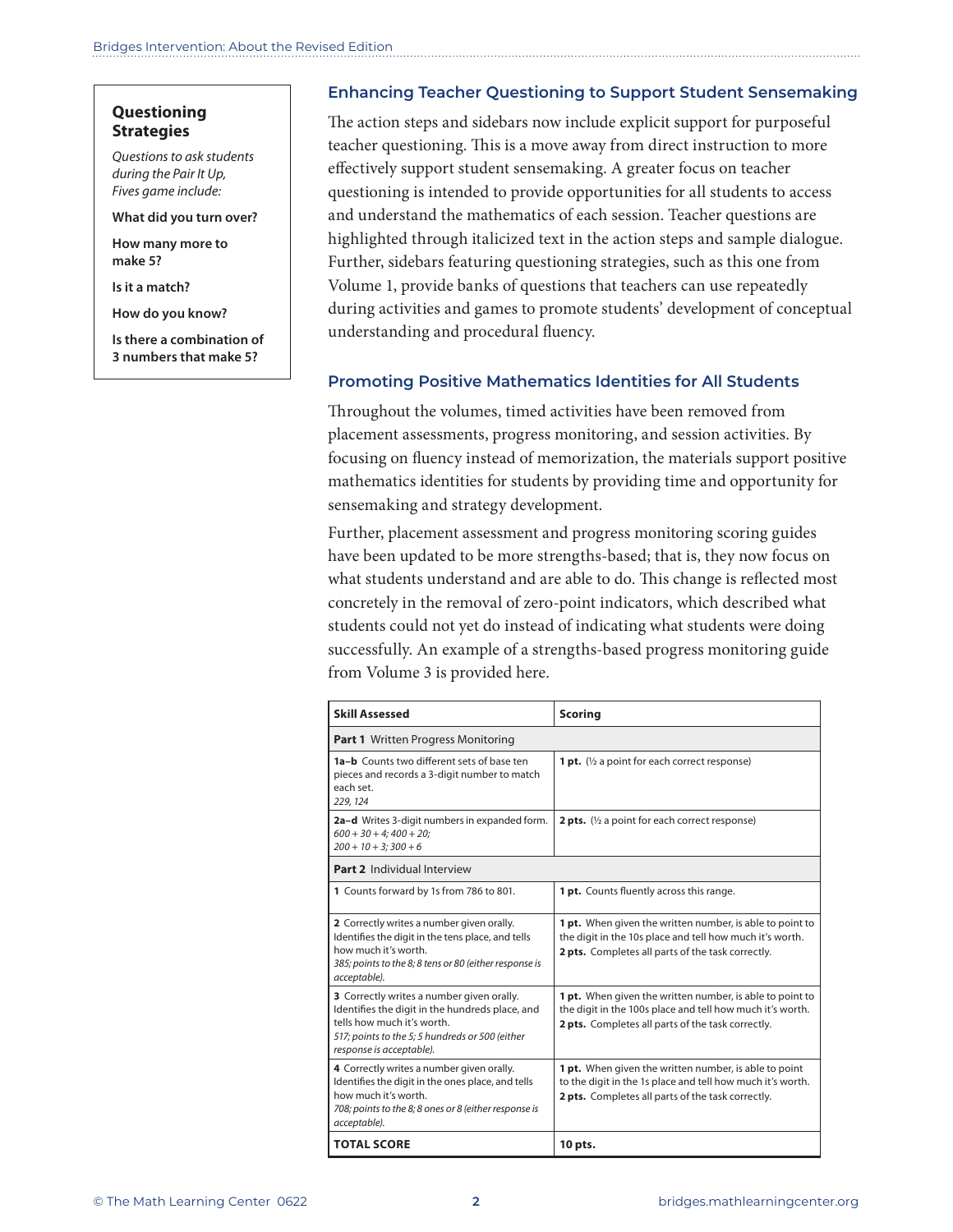Finally, we have made numerous language changes within the Teachers Guides—removing references to "struggling students" and moving to gender-neutral language—when describing students and student actions. Taken together, these changes promote strengths-based interactions with students, supporting the development of students' positive mathematics identities.  $\tilde{\mathcal{L}}$  sh crackers in his snack cup. Twelve final share gold,  $\tilde{\mathcal{L}}$  sh crackers were good,  $\tilde{\mathcal{L}}$  so  $\tilde{\mathcal{L}}$  share gold,  $\tilde{\mathcal{L}}$  share gold,  $\tilde{\mathcal{L}}$  share goed,  $\tilde{\mathcal{L}}$  share goed,  $\tilde{\mathcal{$ 

### Improving Usability and Support for Teachers

The revised materials are designed so that any educator—from experienced teachers to new paraprofessionals—can quickly identify key instructional teachers to new paraprofessionals—can quickly identify key instructional goals for instruction as well as questions to ask students that focus on those goals for instruction as well as questions to ask students that focus on those<br>goals. Further, additional just-in-time support has been added for educators comment on how<br>the same and di in the form of additional Teacher Note sidebars, such as the examples from Volume 4 shown at right. They provide information so that teachers can anticipate students' thinking and use of models, identify areas of potential challenge, and provide additional support for students. **P3–P4** Solving More Pet  $\mathcal{L}^2$  = 12  $\mathcal{L}^2$  +  $\mathcal{L}^2$ teachers to new paraprofessionals—can quickly identify

#### **Comporting Fact Fluency are located at the top of each print original.**

Language, strategy names, and activity sequences have been updated to reflect current research, in support of students' development of fact fluency. In making these changes, we drew specifically on the work of Bay-Williams and Kling (2019). Volumes 2 and 5 have been organized around the development of foundational facts, followed by a focus on derived fact strategies. These changes are intended to develop students' accuracy, flexibility, and efficiency with facts, which are the defining characteristics of fluency (NCTM, 2014). In Volume 2, this was accomplished through revisions to the language and the focus of some activities. In Volume 5, a reordering of the sequence of modules was required; in fact, it is the only volume in which the sequencing of content has changed from the original materials. The lists of modules from Volumes 2 and 5 (below) illustrate the progression of the volumes from foundational facts to derived fact strategies.  $\frac{1}{3}$  and  $\frac{1}{3}$  for  $\frac{1}{3}$  for  $\frac{1}{3}$  for  $\frac{1}{3}$  for  $\frac{1}{3}$   $\frac{1}{3}$  for  $\frac{1}{3}$  is  $\frac{1}{3}$ .

| <b>Volume 2 Modules</b>             | <b>Volume 5 Modules</b>                            |
|-------------------------------------|----------------------------------------------------|
| <b>Structuring Five</b>             | Equal Groups of Two, Five & Ten                    |
| <b>Structuring Ten</b>              | Doubles (×2 Facts)                                 |
| Part-Part-Whole                     | <b>Tens &amp; Half Ten Facts</b>                   |
| Doubles & Halves                    | Doubling with Fours & Eights                       |
| Near Doubles                        | Add a Group with Threes & Sixes                    |
| Ten & More, Pretend-a-Ten           | Subtract a Group with Nines                        |
| Pretend-a-Ten                       | <b>Multiplication &amp; Strategies</b>             |
| <b>Early Subtraction Strategies</b> | <b>Division Experiments</b>                        |
| Subtraction Strategies: Up to Ten   | Array Model for Division                           |
| Fact Families, Fact Strategies      | <b>Multiplication &amp; Division Fact Families</b> |

#### **Teacher Note**

For the first problem, students may start with 9 on their number rack and bring over the amount on the bottom that will make 16 on the left side of the number rack. Or they may begin with 16 on the left side of their number rack and move 9 back to the right to see how many are left. Ask them to share their strategies and comment on how they are the same and different.

#### **Instructional Goals** Teacher Note **Teacher Note**

the same and diff erent.

Dividing the whole into parts may be challenging nuely<br>for some students who are uncomfortable with estimating. Ask them larger and to draw the line to demonstrate an understanding of which part is larger and which is smaller. to decide which part is

#### **Teacher Note**

with 2002.<br>Within 2002

 Some students will benefit from having a number line or hundreds chart to help visualize the beginning number and the "two less" number. This might be available in the room, or the student may need one to touch.